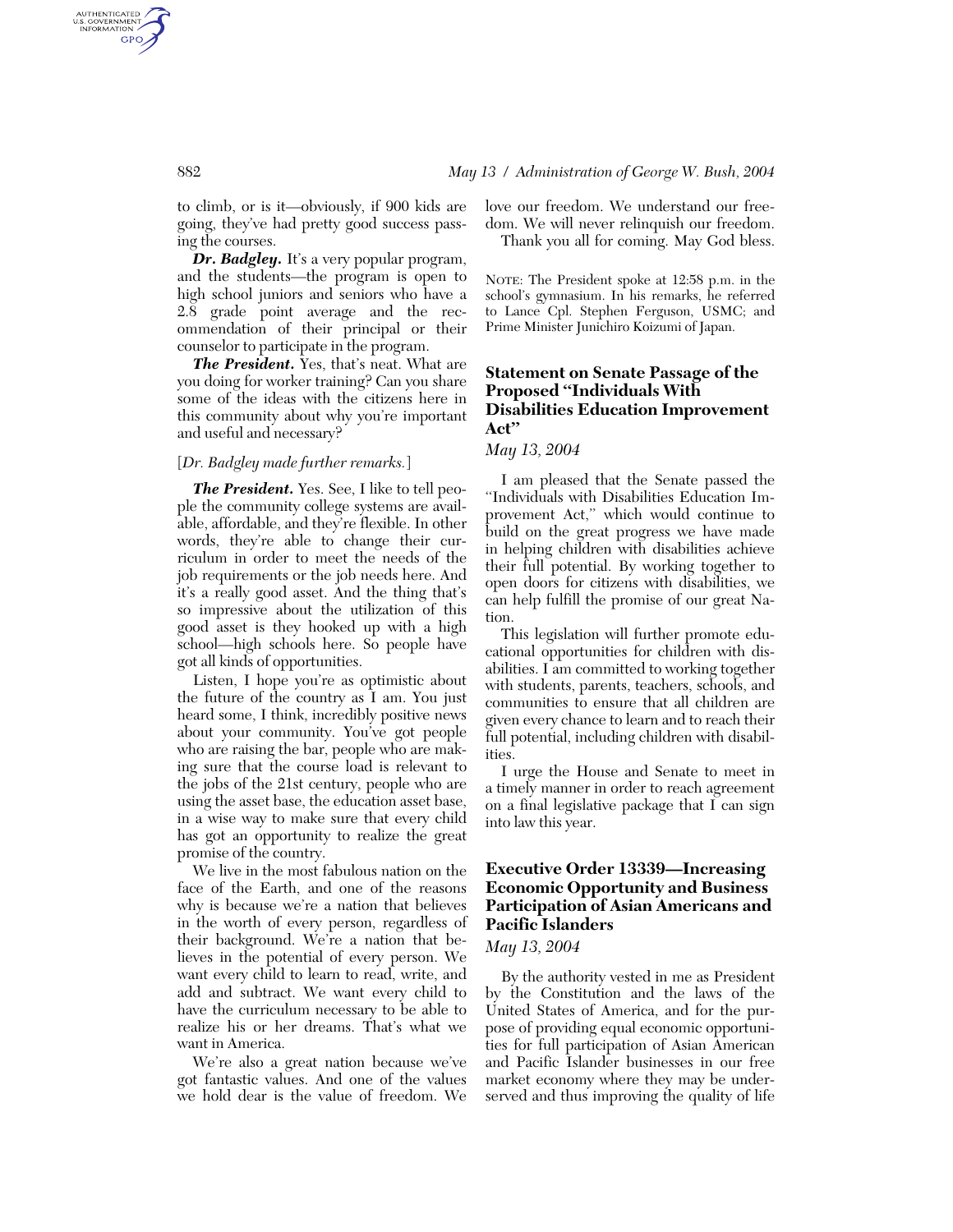for Asian Americans and Pacific Islanders, it is hereby ordered as follows:

*Section 1.* (a) There is established in the Department of Commerce the President's Advisory Commission on Asian Americans and Pacific Islanders (Commission). The Commission shall consist of not more than 15 members appointed by the President, one of whom shall be designated by the President as Chair. The Commission shall include members who: (i) have a history of involvement with the Asian American and Pacific Islander communities; (ii) are from the business enterprise sector; (iii) are from civic associations representing one or more of the diverse Asian American and Pacific Islander communities; (iv) are from the fields of economic, social, and community development; or (v) have such other experience as the President deems appropriate.

(b) The Secretary of Commerce (Secretary) shall designate an Executive Director for the Commission.

*Sec. 2.* The Commission shall provide advice to the President, through the Secretary, on:

(a) the development, monitoring, and coordination of executive branch efforts to improve the economic and community development of Asian American and Pacific Islander businesses through ensuring equal opportunity to participate in Federal programs, and public-sector, private-sector partnerships, and through the collection of data related to Asian American and Pacific Islander businesses; and

(b) ways to increase the business diversification of Asian Americans and Pacific Islanders, including ways to foster research and data on Asian American and Pacific Islander businesses including their level of participation in the national economy and their economic and community development.

*Sec. 3.* (a) The Secretary shall establish within the Department of Commerce an office known as the White House Initiative on Asian Americans and Pacific Islanders (Office). The Office shall provide support for the Commission and the interagency working group created in section 3(b) of this order.

(b) The Secretary shall also create an interagency working group (Working Group) whose activities shall be coordinated by the Department of Commerce. The Secretary shall designate the executive departments and agencies that shall serve on the Working Group (executive departments and agencies) and the heads of those departments and agencies shall select the officials that shall serve as their respective representatives on the Working Group. The Executive Director of the Commission shall also serve as the Director of the Office and the Working Group, and shall report to the Secretary or the Secretary's designee. The Director of the Working Group shall advise the Secretary or the Secretary's designee on efforts by the Federal Government to improve access to economic opportunities, through equal access to such opportunities, for Asian American and Pacific Islander businesses where they may be underserved and thus to improve the quality of life of Asian Americans and Pacific Islanders.

*Sec. 4.* The head of each executive department and agency on the Working Group shall designate a senior Federal official responsible for management or program administration to report directly to the agency head on activities implementing this order and to serve as a liaison to, and representative on, the Working Group. The Secretary may designate additional Federal officials, with the concurrence of the head of the designated executive department or agency, to carry out functions of the Working Group. To the extent permitted by law and to the extent practicable, each designated executive department and agency shall provide appropriate information requested by the Working Group, including data relating to the eligibility for and participation of Asian American and Pacific Islander businesses in Federal programs. Where adequate data are not available, the Working Group shall suggest the means of collecting such data.

*Sec. 5.* Each designated executive department and agency shall prepare a plan for, and shall document, its efforts to support economic opportunities for Asian American and Pacific Islander businesses. This plan shall address, among other things, executive branch efforts to: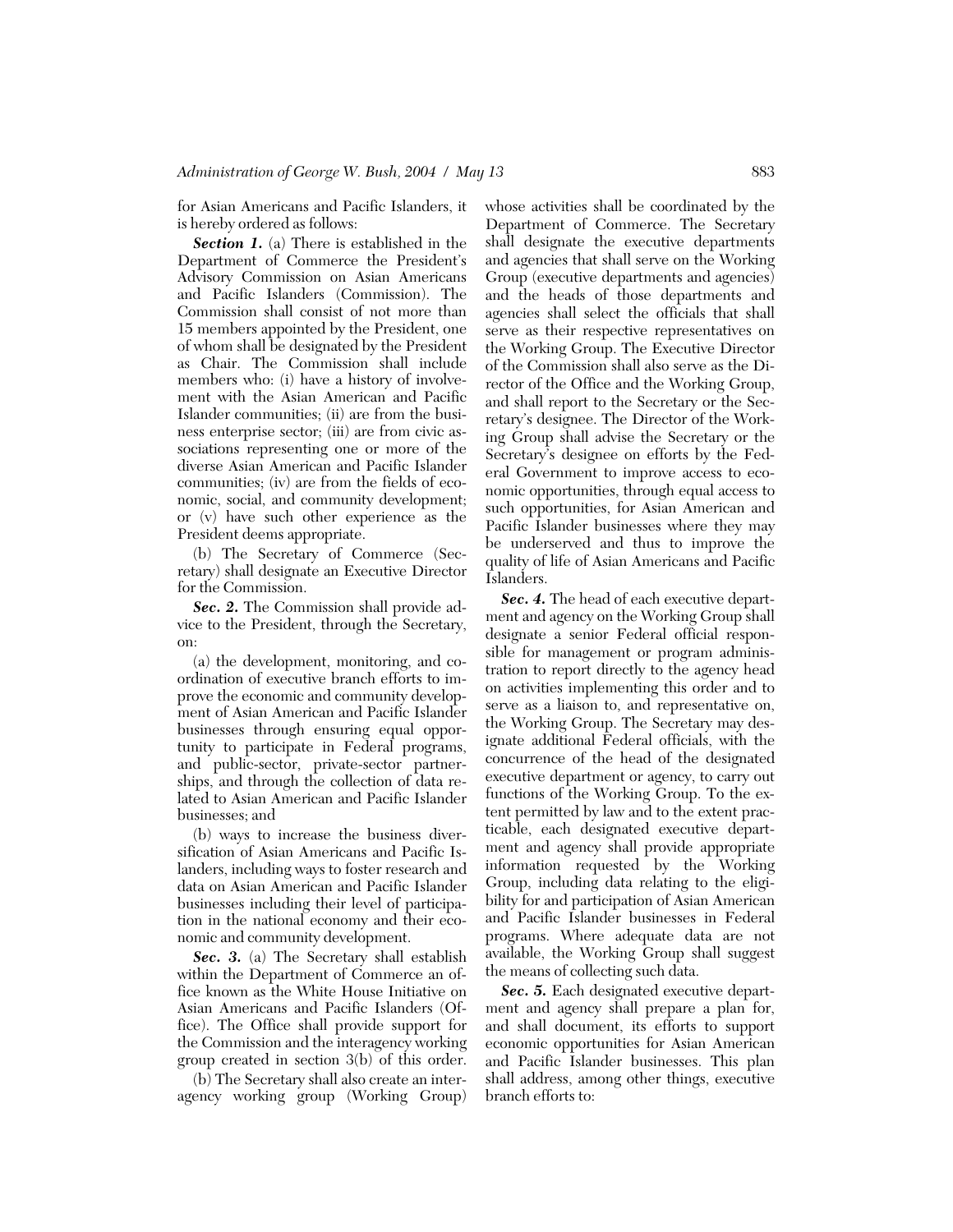(a) increase participation in Federal programs for Asian American and Pacific Islander businesses through equal access to such programs;

(b) ensure nondiscrimination in Federal contracts and procurement opportunities;

(c) provide equal opportunity for publicsector, private-sector partnerships for the community and economic development of Asian American and Pacific Islander businesses; and

(d) foster research and data collection on Asian American and Pacific Islander businesses. Each plan shall be submitted through the working group and the Commission to the Secretary at a date to be established by the Secretary.

*Sec. 6.* The Secretary shall review the plans of the designated executive departments and agencies and develop for submission to the President for his approval an integrated Federal plan (Federal Plan) to increase the participation of Asian American and Pacific Islander businesses in executive branch programs through equal access to such programs where such organizations may be underserved. Actions described in the Federal Plan shall address improving access by Asian American and Pacific Islander businesses to Federal programs and fostering advances in relevant research and data as it pertains to community economic development. The Secretary shall disseminate the Federal Plan, to the extent the Plan is approved by the President, to appropriate members of the executive branch. The findings and recommendations in the Federal Plan shall be followed by the designated executive departments and agencies in their policies and activities, to the extent permitted by law and as practicable.

*Sec. 7.* Insofar as the Federal Advisory Committee Act, as amended (5 U.S.C. App.) (the ''Act''), may apply to the administration of any portion of this order, any functions of the President under the Act, except that of reporting to the Congress, shall be performed by the Secretary in accordance with the guidelines issued by the Administrator of General Services.

*Sec. 8.* Members of the Commission shall serve without compensation, but shall be allowed travel expenses, including *per diem* in lieu of subsistence, as authorized by law for persons serving intermittently in the Government service (5 U.S.C. 5701–5707). To the extent permitted by law and appropriations, and where practicable, executive departments and agencies shall, upon request by the Secretary, provide assistance to the Commission and to the Working Group, and the Department of Commerce shall provide administrative support and funding for the Commission.

*Sec. 9.* The Commission shall terminate 2 years from the date of this order, unless renewed by the President.

*Sec. 10.* For the purposes of this order, the term: (a) ''Asian'' includes persons having origins in any of the original peoples of the Far East, Southeast Asia, or the Indian subcontinent; and the term (b) ''Pacific Islander'' includes persons having origins in any of the original peoples of Hawaii, Guam, Samoa, or other Pacific Islands.

Sec. 11. The Secretary of Commerce shall consult the Attorney General as appropriate on the implementation of this order to ensure that such implementation affords the equal protection of the laws required by the due process clause of the Fifth Amendment to the Constitution.

*Sec. 12.* This order is not intended to, and does not, create any right or benefit, substantive or procedural, enforceable at law or in equity, by a party against the United States, its departments, agencies, entities, officers, employees or agents, or any other person.

### **George W. Bush**

The White House, May 13, 2004.

[Filed with the Office of the Federal Register, 10:17 a.m., May 14, 2004]

NOTE: This Executive order was published in the *Federal Register* on May 17.